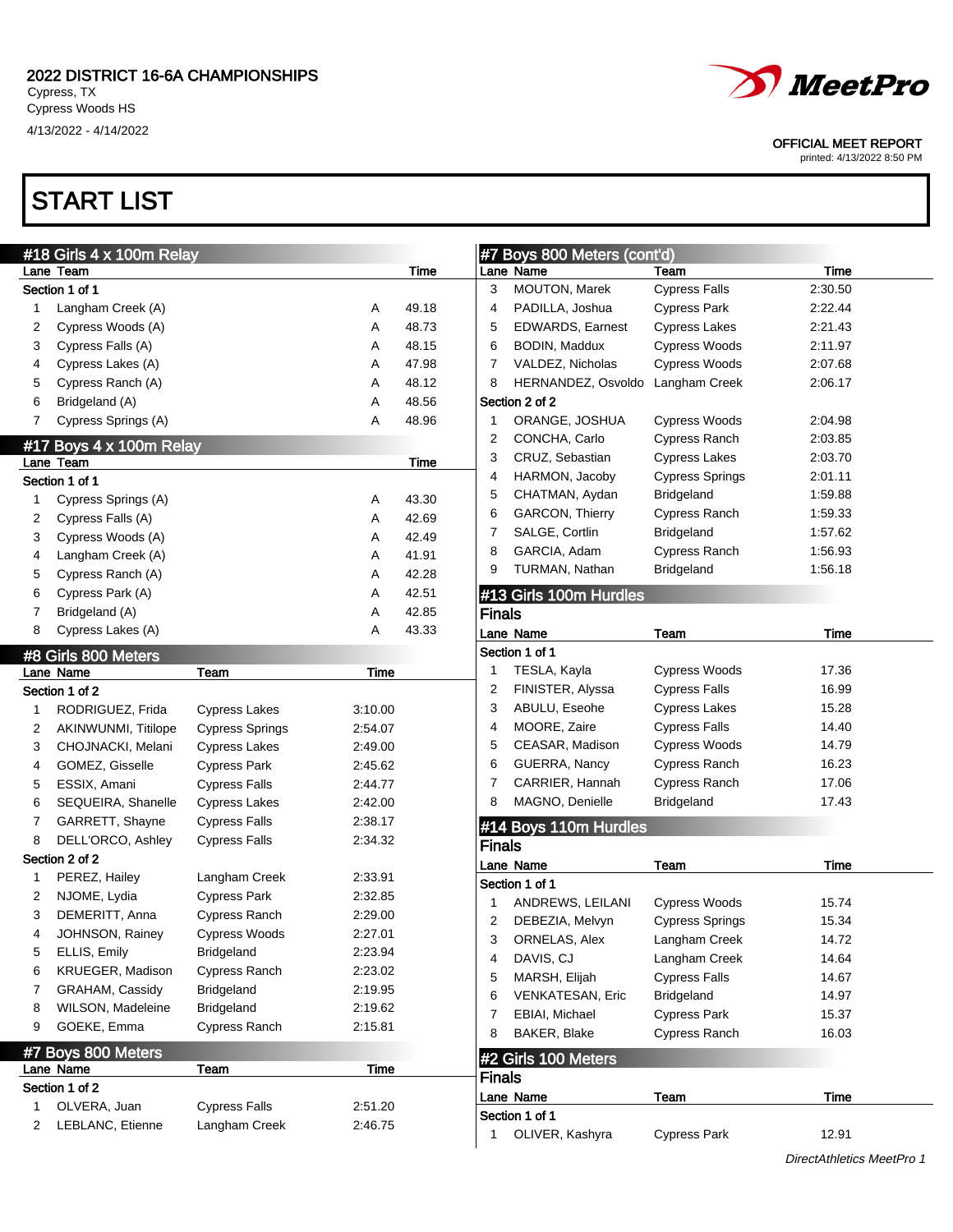

OFFICIAL MEET REPORT

printed: 4/13/2022 8:50 PM

## START LIST

|               | #2 Girls 100 Meters (cont'd) |                        |       |             |                | #6 Girls 400 Meters    |                        |         |
|---------------|------------------------------|------------------------|-------|-------------|----------------|------------------------|------------------------|---------|
| <b>Finals</b> |                              |                        |       |             | <b>Finals</b>  |                        |                        |         |
|               | Lane Name                    | Team                   | Time  |             |                | Lane Name              | Team                   | Time    |
| 2             | AKPOBASSA, Theresa           | Bridgeland             | 12.53 |             |                | Section 1 of 1         |                        |         |
| 3             | GRADNEY, Alaya               | Langham Creek          | 12.33 |             | -1             | HALL, Alexandra        | <b>Cypress Woods</b>   | 1:00.14 |
| 4             | AYERS, Hailey                | <b>Cypress Ranch</b>   | 12.21 |             | $\overline{2}$ | HUGGINS, Cameilla      | Bridgeland             | 59.19   |
| 5             | ROBINSON, Celeste            | Cypress Ranch          | 12.21 |             | 3              | HUGGINS, Rosa          | Bridgeland             | 58.83   |
| 6             | CADOR, Lauryn                | <b>Cypress Lakes</b>   | 12.44 |             | 4              | ARMSTRONG, Kemaya      | <b>Cypress Ranch</b>   | 58.36   |
| 7             | SNEED, Aliya                 | <b>Cypress Woods</b>   | 12.58 |             | 5              | SILMON, Anthonia       | <b>Cypress Falls</b>   | 58.71   |
| 8             | RUIZ, Olivia                 | <b>Bridgeland</b>      | 13.01 |             | 6              | BREWER, Lani           | <b>Cypress Falls</b>   | 58.88   |
|               | #1 Boys 100 Meters           |                        |       |             | 7              | ALLEN, Jaemari         | Cypress Ranch          | 1:00.00 |
| <b>Finals</b> |                              |                        |       |             | 8              | OKECHUKWU, Agnes       | <b>Cypress Woods</b>   | 1:00.53 |
|               | Lane Name                    | Team                   | Time  |             |                | #5 Boys 400 Meters     |                        |         |
|               | Section 1 of 1               |                        |       |             | <b>Finals</b>  |                        |                        |         |
| 1             | CURRY, Myles                 | <b>Cypress Springs</b> | 11.32 |             |                | Lane Name              | Team                   | Time    |
| 2             | LOWERY, Gabe                 | Langham Creek          | 11.10 |             |                | Section 1 of 1         |                        |         |
| 3             | SAMPLE, Jarrad               | Cypress Ranch          | 10.96 |             | -1             | MORGAN, KELLEN         | Cypress Woods          | 50.28   |
| 4             | MALDONADO, Francis           | Cypress Ranch          | 10.72 |             | $\overline{2}$ | THOMAS, Nathan         | <b>Cypress Springs</b> | 49.48   |
| 5             | PETTAWAY, Jaquaize           | Langham Creek          | 10.78 |             | 3              | GARCIA, Adam           | Cypress Ranch          | 51.15   |
| 6             | GIPSON, Mario                | Langham Creek          | 11.08 |             | 4              | WILEY, Jaheim          | <b>Cypress Springs</b> | 52.11   |
| 7             | OGAGBA, Rodney               | <b>Cypress Park</b>    | 11.12 |             | 5              | PERALTA, Timoteo       | <b>Cypress Falls</b>   | 49.86   |
| 8             | KING, Cameron                | <b>Cypress Park</b>    | 11.36 |             | 6              | GREEN, Daniel          | <b>Bridgeland</b>      | 50.48   |
|               |                              |                        |       |             | 7              | JORDAN, Ryan           | <b>Cypress Lakes</b>   | 50.58   |
|               | #20 Girls 4 x 200m Relay     |                        |       |             | 8              | MILES, Oscar           |                        | 51.11   |
|               | Lane Team                    |                        |       | <b>Time</b> |                |                        | Bridgeland             |         |
|               | Section 1 of 1               |                        |       |             |                | #16 Girls 300m Hurdles |                        |         |
| 1             | Langham Creek (A)            |                        | Α     | 1:45.57     |                | Lane Name              | Team                   | Time    |
| 2             | Cypress Lakes (A)            |                        | Α     | 1:43.31     |                | Section 1 of 1         |                        |         |
| 3             | Cypress Park (A)             |                        | Α     | 1:43.15     | -1             | MAGNO, Denielle        | <b>Bridgeland</b>      | 51.24   |
| 4             | Cypress Ranch (A)            |                        | Α     | 1:40.03     | 2              | GUERRA, Nancy          | Cypress Ranch          | 47.60   |
| 5             | Cypress Springs (A)          |                        | Α     | 1:42.20     | 3              | WILSON, Madeleine      | <b>Bridgeland</b>      | 44.65   |
| 6             | Bridgeland (A)               |                        | Α     | 1:43.16     | 4              | MOORE, Zaire           | <b>Cypress Falls</b>   | 43.56   |
| 7             | Cypress Woods (A)            |                        | Α     | 1:44.70     | 5              | CEASAR, Madison        | Cypress Woods          | 44.60   |
| 8             | Cypress Falls (A)            |                        | Α     | 1:47.03     | 6              | RUIZ, Olivia           | <b>Bridgeland</b>      | 46.90   |
|               | #19 Boys 4 x 200m Relay      |                        |       |             | 7              | CARRIER, Hannah        | Cypress Ranch          | 49.87   |
|               | Lane Team                    |                        |       | Time        | 8              | TESLA, Kayla           | Cypress Woods          | 51.99   |
|               | Section 1 of 1               |                        |       |             |                | #15 Boys 300m Hurdles  |                        |         |
| 1             | Cypress Park (A)             |                        | A     | 1:31.82     | <b>Finals</b>  |                        |                        |         |
| 2             | Cypress Lakes (A)            |                        | Α     | 1:30.42     |                | Lane Name              | Team                   | Time    |
| 3             | Cypress Woods (A)            |                        | Α     | 1:29.46     |                | Section 1 of 1         |                        |         |
| 4             | Cypress Ranch (A)            |                        | A     | 1:28.58     | 1              | VENKATESAN, Eric       | Bridgeland             | 41.49   |
| 5             | Cypress Falls (A)            |                        | Α     | 1:29.31     | $\overline{2}$ | DAVIS, CJ              | Langham Creek          | 40.78   |
| 6             | Langham Creek (A)            |                        | Α     | 1:29.60     | 3              | JORGE, Wilder          | <b>Cypress Lakes</b>   | 40.03   |
| 7             | Bridgeland (A)               |                        | Α     | 1:31.22     | 4              | LIGER, Eugene          | Cypress Woods          | 37.94   |
|               |                              |                        |       |             | 5              | ORNELAS, Alex          | Langham Creek          | 39.09   |
|               |                              |                        |       |             | 6              | STEWARD, Brian         | <b>Cypress Springs</b> | 40.57   |
|               |                              |                        |       |             | 7              | AYALA, JOMANUEL        | Cypress Woods          | 40.92   |
|               |                              |                        |       |             | 8              | EBIAI, Michael         | <b>Cypress Park</b>    | 41.61   |
|               |                              |                        |       |             |                |                        |                        |         |